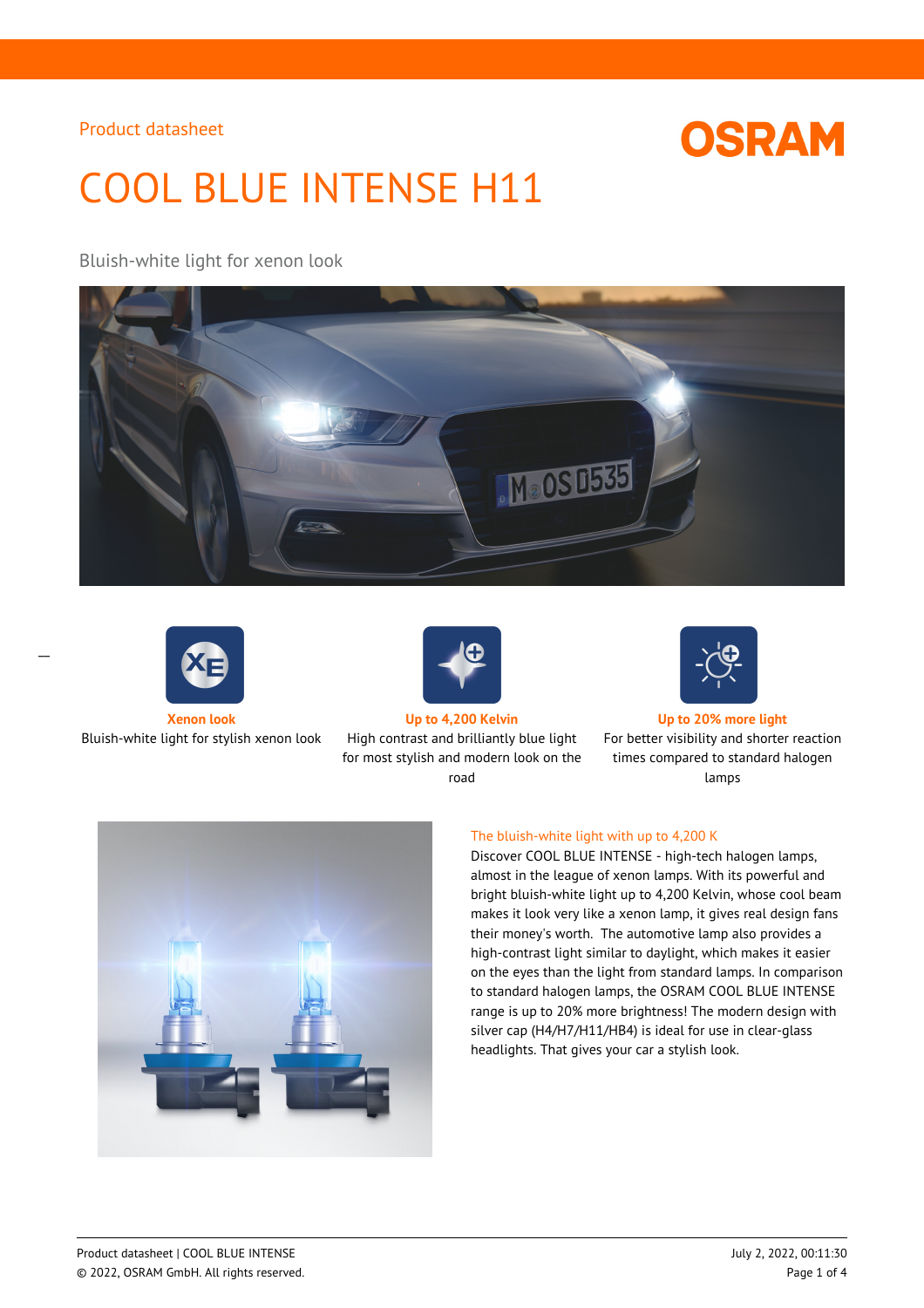#### Technical data

## **Product information**

| Order reference                             | 64211CBI               |  |
|---------------------------------------------|------------------------|--|
| Application (Category and Product specific) | Halogen headlight lamp |  |

## **Electrical data**

| Power input         | 62 W $^{1}$ |
|---------------------|-------------|
| Nominal voltage     | 12.0 V      |
| Nominal wattage     | 55.00 W     |
| <b>Test voltage</b> | 13.2 V      |

1) Maximum

#### **Photometrical data**

| <b>Luminous flux</b>    | 1350 lm |
|-------------------------|---------|
| Luminous flux tolerance | ±10%    |
| Color temperature       | 3850 K  |

# **Dimensions & weight**

 $\overline{a}$ 



| <b>Diameter</b>       | $12.0$ mm         |
|-----------------------|-------------------|
| <b>Product weight</b> | 22.20 g           |
| Length                | $67.0 \text{ mm}$ |

## **Lifespan**

| Lifespan B3 | 100h  |
|-------------|-------|
| Lifespan Tc | 200 h |

# **Additional product data**

| Base (standard designation) | <b>PGJ19-2</b> |  |
|-----------------------------|----------------|--|
|                             |                |  |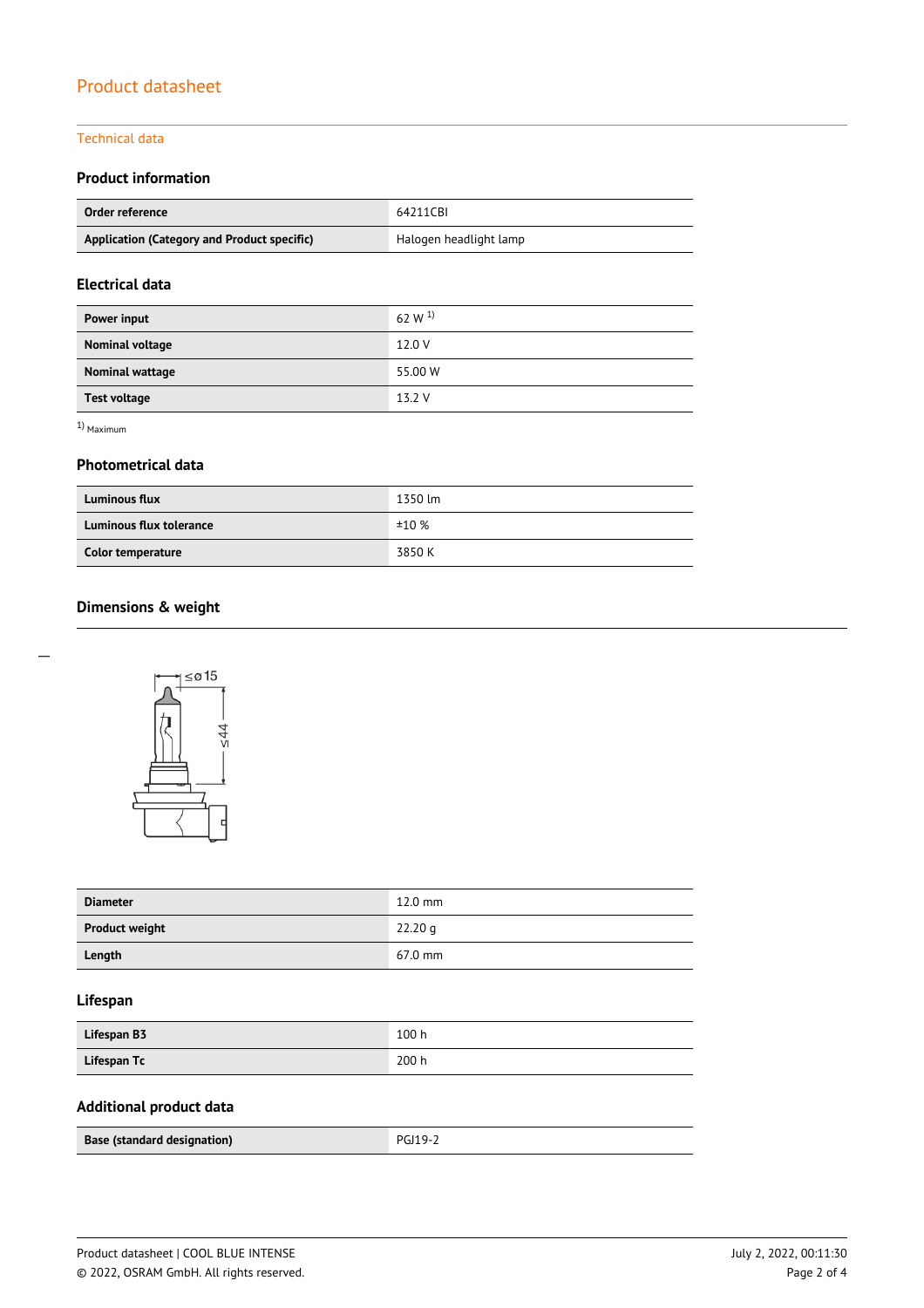## **Capabilities**

| <b>Technology</b>                       | <b>HAL</b> |  |
|-----------------------------------------|------------|--|
| Certificates & standards                |            |  |
| <b>ECE category</b>                     | H11        |  |
| <b>Country specific categorizations</b> |            |  |
| Order reference                         | 64211CBI   |  |

## **Environmental information**

## **Information according Art. 33 of EU Regulation (EC) 1907/2006 (REACh)**

| Date of Declaration               | 19-01-2022                                                                                                          |
|-----------------------------------|---------------------------------------------------------------------------------------------------------------------|
| <b>Primary Article Identifier</b> | 4008321650771   4008321651419   4008321660404<br>  4052899412842   4052899413009  <br>4052899412927   4052899433175 |
| Candidate List Substance 1        | No declarable substances contained                                                                                  |
| Declaration No. in SCIP database  | In work                                                                                                             |

### Logistical Data

 $\overline{a}$ 

| <b>Product code</b> | <b>Product description</b>      | Packaging unit<br>(Pieces/Unit) | <b>Dimensions (length</b><br>x width x height) | <b>Volume</b>           | <b>Gross weight</b> |
|---------------------|---------------------------------|---------------------------------|------------------------------------------------|-------------------------|---------------------|
| 4008321650771       | <b>COOL BLUE INTENSE</b><br>H11 | Hard Cover Box<br>2             | 114 mm $\times$ 47 mm $\times$<br>95 mm        | $0.51$ dm <sup>3</sup>  | 118.00 g            |
| 4062172058735       | <b>COOL BLUE INTENSE</b><br>H11 | Shipping carton box<br>10       | 268 mm x 126 mm x<br>$125$ mm                  | 4.22 $\rm{dm^{3}}$      | 767.00 g            |
| 4052899433175       | <b>COOL BLUE INTENSE</b><br>H11 | Folding carton box              | 33 mm x 37 mm x<br>71 mm                       | $0.09$ dm <sup>3</sup>  | 28.00 <sub>q</sub>  |
| 4052899433182       | <b>COOL BLUE INTENSE</b><br>H11 | <b>Bundle</b><br>10             | $185$ mm $\times$ 66 mm $\times$<br>71 mm      | $0.87$ dm <sup>3</sup>  | 283.00 g            |
| 4052899433199       | <b>COOL BLUE INTENSE</b><br>H11 | Shipping carton box<br>100      | 341 mm x 191 mm x<br>154 mm                    | $10.03$ dm <sup>3</sup> | 3021.00 g           |

The mentioned product code describes the smallest quantity unit which can be ordered. One shipping unit can contain one or more single products. When placing an order, for the quantity please enter single or multiples of a shipping unit.

#### Download Data

| <b>File</b>                                        |
|----------------------------------------------------|
| 360 Degree Image<br>COOL BLUE INTENSE H11 64211CBI |